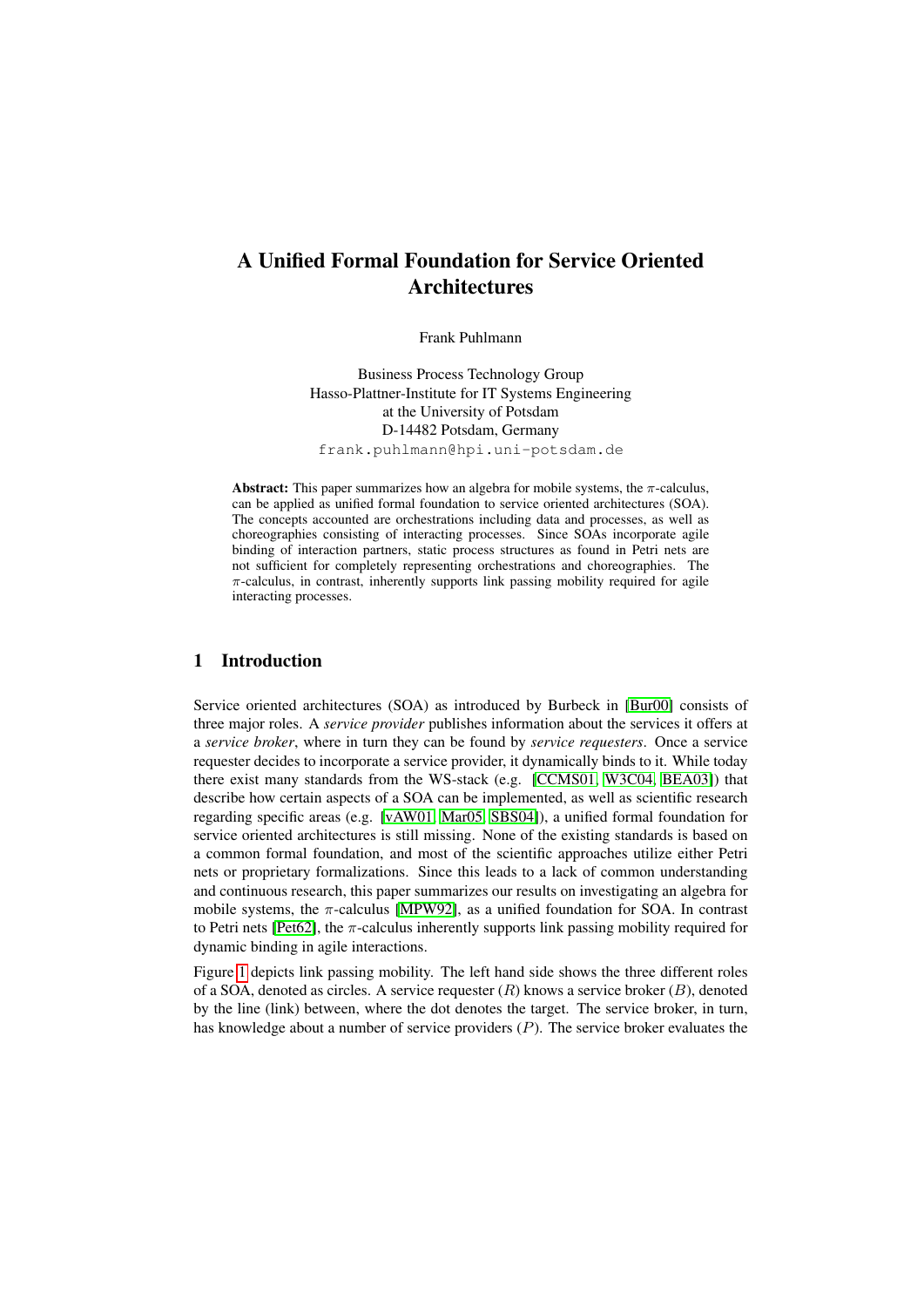

<span id="page-1-0"></span>Figure 1: A service oriented architecture in  $\pi$ -calculus.



<span id="page-1-1"></span>Figure 2: An example choreography in BPMN notation.

request of the service requester and returns the corresponding link. The service requester then uses this link to dynamically bind to the service provider. Hence, the link structure of the example changes over time as shown at the right hand side of the figure.

The remainder of this paper introduces how the  $\pi$ -calculus can be used to represent data and processes required for orchestrations as well as additional ingredients to interactions such as correlations required for choreographies. It is supplemented by a running example and a section presenting application areas. We start by extending the motivation and introduce the  $\pi$ -calculus.

# 2 Motivation and Related Work

Figure [2](#page-1-1) contains a choreography in BPMN [\[BPM04\]](#page-10-2) notation. The choreography consists of the purchase process of a *Customer*. It dynamically includes a *Bank* found by a *Broker* if the purchase is above a threshold value. The *Customer's* pool shows the purchase process. First a data-based decision is made between the upper and lower part of the process. If the price of the purchase is lower then a given value, the purchase is made directly. If the price is above, a *Broker* is contacted to find a *Bank* with the lowest interests regarding the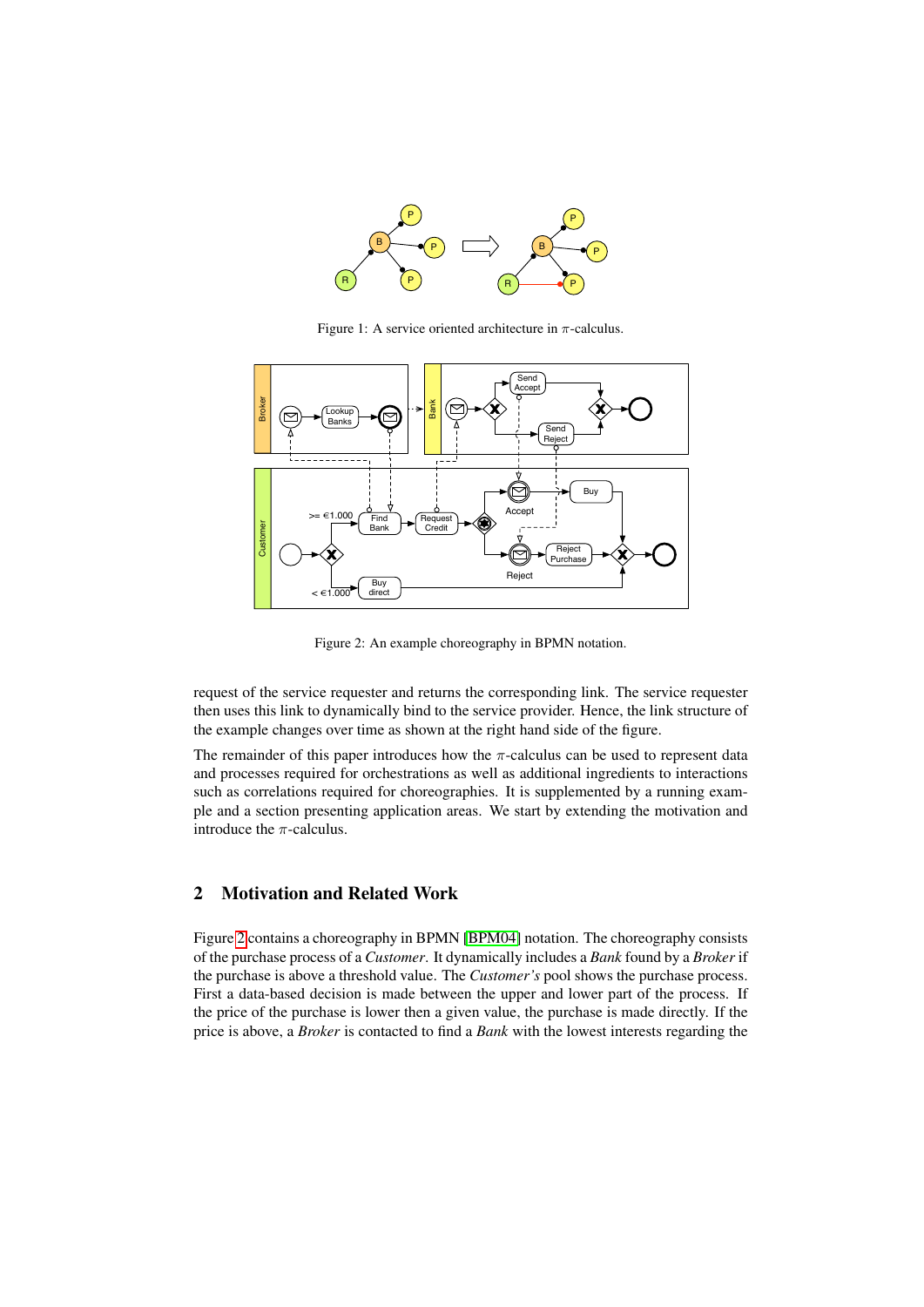purchase. Thereafter, the credit is requested at the *Bank*. In the considered scenario, the *Bank* can send two possible answers, either accept or reject the credit. This is evaluated in the *Customer's* process using a deferred choice. Based on the decision of the *Bank*, the purchase is made or rejected.

While the example choreography looks like a static interaction between *Customer*, *Broker*, and *Bank*, it is indeed an agile one. Only the *Broker* is known at design time, so it is directly coded into the *Find Bank* activity. However, the credit request relies on the answer of the *Broker's* lookup. Thus, the *Customer's* process dynamically binds to a certain *Bank* only known at runtime. The example contains typical ingredients of a SOA: internal processes with data (orchestrations) as well as static and dynamic interactions (choreographies).

The example can be discussed using approaches ranging from Petri nets to process algebra as well as existing standards. Petri nets have a long tradition for formalizing business processes [\[vAvH02\]](#page-12-2). They have also been extended to support distribution, e.g. Weske et al. in [\[vAW01\]](#page-12-1). Recent work investigated the representation of services and compatibility, e.g. Martens using *usability* in [\[Mar03\]](#page-11-5), refined by Massuthe et al. using *operating guidelines* in [\[MRS05\]](#page-11-6). However, regarding distributed business processes, Petri net based approaches have two major drawbacks. First, they do not support more advanced routing pattern required for real-world business processes [\[vAtH03\]](#page-12-3). Second, they do not support interaction patterns that require dynamic binding [\[BDtH05\]](#page-10-3). Regarding the given example, only simple routing patterns are contained that cause no problems. However, the dynamic binding would generate infinite Petri nets if we assume an unknown number of possible participants. Extensions for special cases are possible but have a low general adequacy. Process algebra based approaches often neglect mobility aspects [\[BS05\]](#page-10-4), but even if they consider it, there exist no investigations on full adequacy regarding advanced routing patterns. Thus, there exist no process algebra based approach until now that has been scientifically investigated regarding distributed business processes. Our motivation on investigating the  $\pi$ -calculus can be found in [\[Puh06\]](#page-11-7).

## 3 The  $\pi$ -calculus

The  $\pi$ -calculus is based on a labeled transition system given by  $(P, T, \stackrel{t}{\rightarrow})$ , where P represents the set of states, i.e. all possible process descriptions,  $T$  is a set of transition labels, and  $\stackrel{t}{\rightarrow}$  is a transition relation for each  $t \in T$ . To get started with the  $\pi$ -calculus, knowledge about process structures is sufficient, while the semantics can be used informally. Inside π-calculus processes *names* are used to represent links or pointers. Processes are denoted by uppercase letters and names by lowercase letters. The processes (i.e. states) of the  $\pi$ -calculus are given by:

<span id="page-2-0"></span>
$$
P ::= M | P|P' | vzP | !P | P(y_1, \cdots, y_n)
$$
  
\n
$$
M ::= \mathbf{0} | \pi.P | M + M'
$$
  
\n
$$
\pi ::= \overline{x}\langle \tilde{y} \rangle | x(\tilde{z}) | \tau | [x = y] \pi .
$$
\n(1)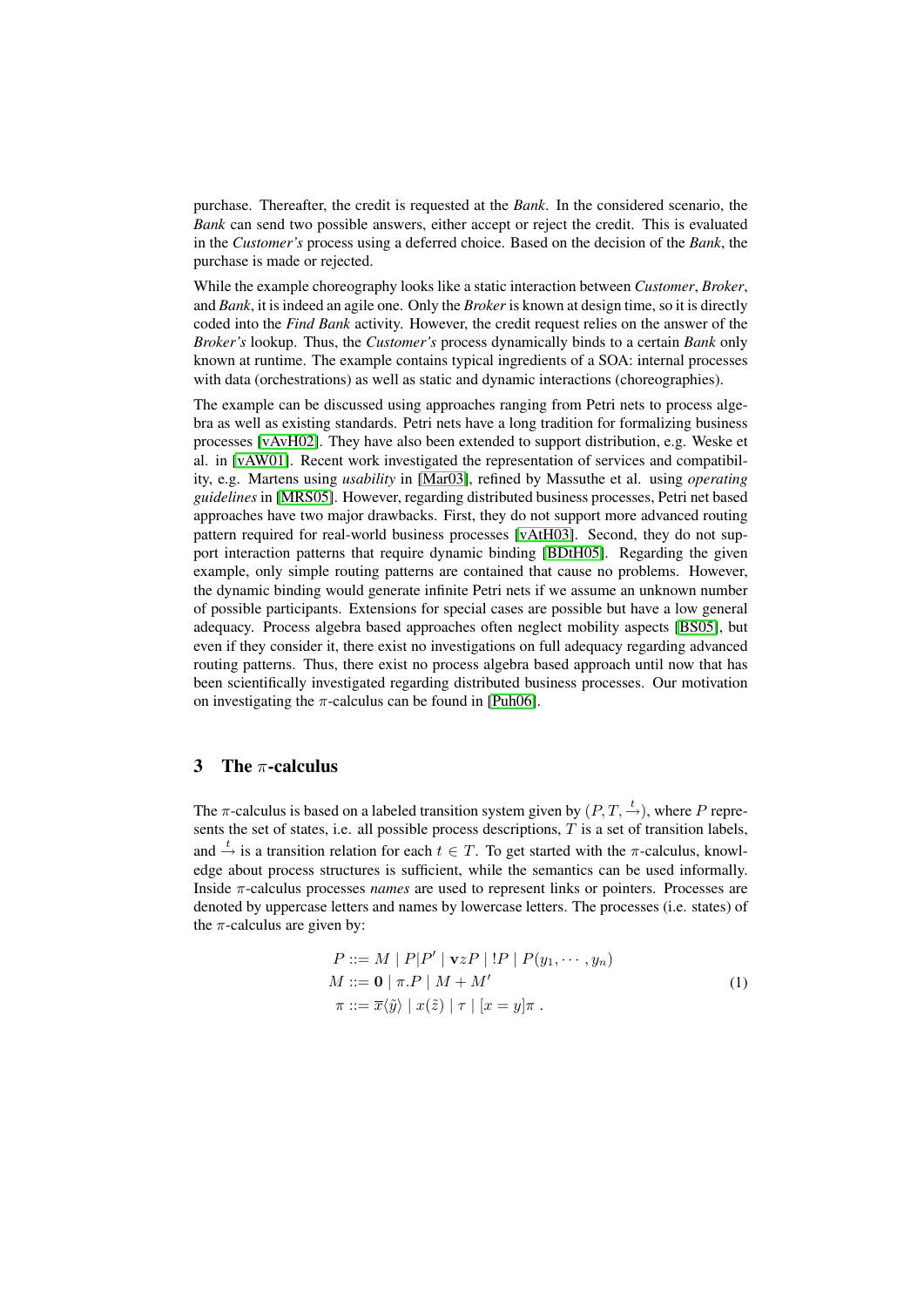The informal semantics is as follows:  $P|P'$  is the concurrent execution of P and P',  $vzP$ is the restriction of the scope of the name z to  $P$ ,  $\overline{P}$  is an infinite number of copies of P, and  $P(y_1, \dots, y_n)$  represents recursion. 0 is inaction, a process that can do nothing,  $M + M'$  is the exclusive choice between M and M'. The output prefix  $\overline{x}\langle \tilde{y} \rangle$ . P sends a sequence of names  $\tilde{y}$  via the co-name  $\bar{x}$  and then continues as P. The input prefix  $x(\tilde{z})$ receives a sequence of names via the name x and then continues as  $P$  with  $\tilde{z}$  replaced by the received names (written as  $\{n\tilde{\omega}e/\tilde{z}\}\$ ). Matching input and output prefixes might communicate, leading to an interaction. The unobservable prefix  $\tau.P$  expresses an internal action of the process, and the match prefix  $[x = y]\pi.P$  behaves as  $\pi.P$ , if x is equal to y.

## 4 Unification

This section discusses, based on the example previously introduced, how the  $\pi$ -calculus can be used as a unified formal foundation for service oriented architectures. It starts by formalizing data, followed by processes, and is concluded by interactions.

#### 4.1 Data

While the  $\pi$ -calculus is a process algebra and states are denoted as a syntactical description of a process given by the grammar from equation [1,](#page-2-0) it still allows for representing arbitrary data structures. Since pointers in the  $\pi$ -calculus are represented by names, names are used as accessors for data structures represented by processes. But how can static data like a boolean value be represented in the  $\pi$ -calculus? A straightforwards way is defining two restricted names for true and false, i.e.  $(v\top)$  for true and  $(v\bot)$  accordingly for false. These names are globally accessible by all processes inside the system, e.g.

$$
SYSTEM = (\mathbf{v}^{\top}, \bot)(A \mid B)
$$
  
\n
$$
A = \tau.(\overline{ch}\langle \top \rangle.A + \overline{ch}\langle \bot \rangle.A)
$$
  
\n
$$
B = ch(x).([x = \top]\tau.B' + [x = \bot]\tau.\mathbf{0}).
$$

The process SYSTEM first creates two restricted names used for true and false and thereafter starts the processes A and B in parallel. However, only A can start execution immediately in the example, since B waits for a name x on  $ch$ . A does some internal calculation denoted by  $\tau$  and thereafter sends either true or false via the name *ch*. In both cases, process  $A$  continues execution using recursion. Process  $B$  receives the name, where technically the placeholder x is replaced by the received name, i.e. either  $\top$  or  $\bot$ . So, if A has sent  $\top$ , *B* evolves as follows:

$$
ch(x).([x = \top]\tau.B' + [x = \bot]t.0) \stackrel{ch(\top)}{\longrightarrow} [\top = \top]\tau.B' + [\top = \bot]\tau.0.
$$

 $\epsilon$ 

Since  $\top \neq \bot$ , only one possibility of the choice for B remains, making it deterministic (B) executes  $\tau$  and thereafter B'). If A had send  $\bot$  instead, the second part of B would have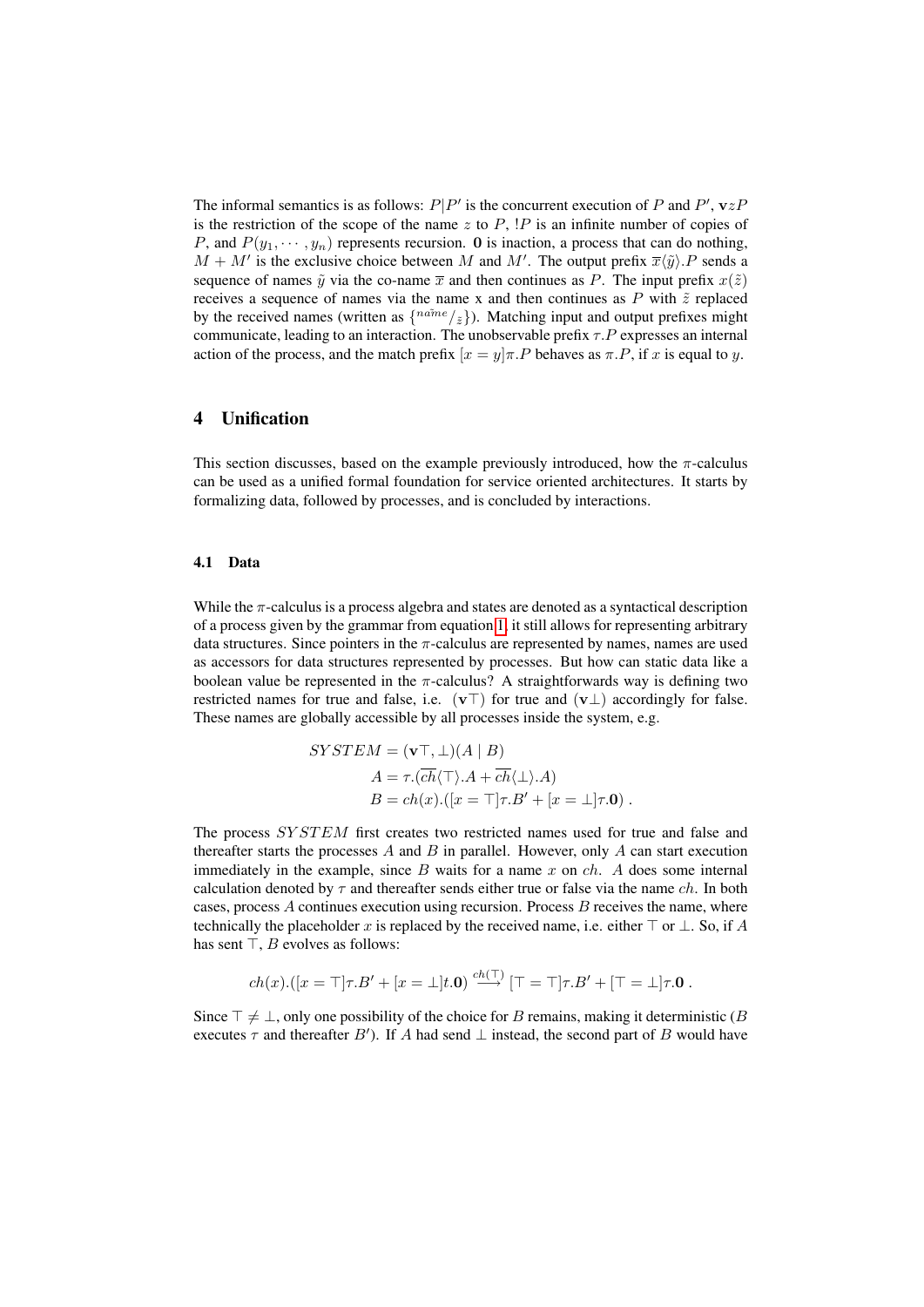been executed. When looking at  $ch$  as a pointer, it clearly points to a process  $(A)$ , that is able to return either true or false. Consequently, the *type* of the name ch can be said to be boolean, since it always points to a process representing boolean values in the example. By comparing two names of the type boolean, an  $AND$  process can be constructed:

$$
AND = and(b1, b2, resp).b1(x).b2(y).([x = \top][y = \top]\overline{resp}(\top).AND +
$$

$$
[x = \bot]\overline{resp}(\bot).AND +
$$

$$
[y = \bot]\overline{resp}(\bot).AND).
$$

The  $AND$  process is invoked via and with three parameters: Two names b1 and b2 representing pointers to booleans, and a third name used as response channel. First, AND fetches the actual values of the boolean pointers. Second, it returns true if both names,  $b1$ and b2, are true and false otherwise. A possible extension for representing a byte instead of a boolean would be for  $A$  to return eight parameters of either true or false instead of one:  $\overline{ch}(\perp, \perp, \perp, \perp, \perp, \perp, \perp, \perp)$  (representing decimal 42). One can now construct similar processes for adding, subtracting, or comparing bytes. Using these, other types can be implemented. Based on the observations made, we define a syntactical refinement to the  $\pi$ -calculus, namely typed names. A name is typed using common data types such as  $\mathbf{v}$ *i* : *Integer*. We further on introduce  $[x == y]$ ,  $[x < y]$ ,  $[x > y]$ , and  $[x \neq y]$  for typed names similar to their obvious meaning. Technically, each of these construct is expanded to  $(vresp)\overline{proc_{type}}\langle x, y, resp \rangle$ , where  $proc_{type}$  calls a process for the corresponding operation and data type similar to  $AND$ .

After it has been shown how data can be represented in the  $\pi$ -calculus, it remains open how it can be made persistent, i.e. allowing for memory cells, stacks, queues, lists, and so on. A memory cell able to capture and allow modification of a single  $\pi$ -calculus name is denoted as:

$$
CELL = !(vc) \overline{cell} \langle c \rangle .CELL_1(\bot)
$$
  

$$
CELL_1(n) = \overline{c} \langle n \rangle .CELL_1(n) + c(x).CELL_1(x) .
$$

The process  $CELL$  is replicated each time a fresh, restricted name c is read using cell. A new memory cell is initialized with the default name  $\perp$  (false). The name c retrieved is then used as read and write accessor to the cells content. Thus, using  $c$  as an output prefix, the content of the memory cell can be changed, while using  $c$  as an input prefix, the content is read. Based on the memory cell, arbitrary data structures can be defined in the  $\pi$ -calculus.

#### 4.2 Processes

After having introduced the core foundations for each information system, namely data, the representation of business processes in the  $\pi$ -calculus is investigated. Business processes are composed out of routing patterns that specify the control flow between activities. Examples are *Split*, *Join*, *Discriminator*, or patterns representing *Multiple Instances* of activities. A widely acknowledged catalogue of such patterns has been published by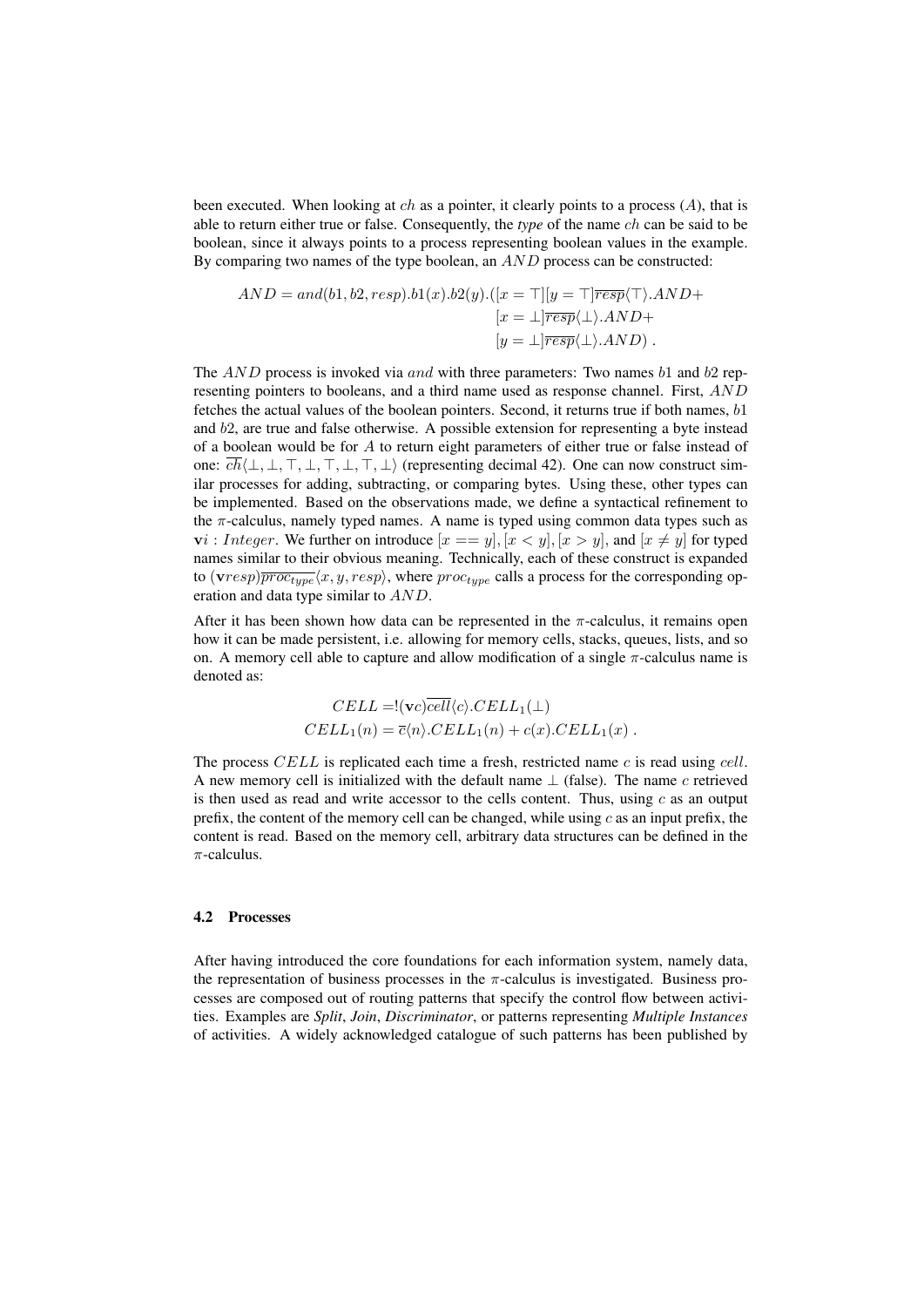van der Aalst et al. [\[vAtHKB00\]](#page-12-4) as *Workflow Patterns*. In [\[PW05\]](#page-11-8) we have shown how all these patterns can be represented in the  $\pi$ -calculus. In [\[OPW05\]](#page-11-9) the pattern catalogue is extended by another pattern common in distributed business processes, called *Eventbased Rerouting*. In general, each activity (including gateways etc.) of a business process is mapped to a  $\pi$ -calculus process, according to the following structure:

$$
\{x_i\}_{i=1}^m \cdot \{[a=b]\}_1^n \cdot \tau \cdot \{\overline{y_i}\}_{i=1}^o \cdot \mathbf{0} \ . \tag{2}
$$

Curly brackets are used to denote a static sequence of actions, the same holds for  $\prod$  and  $\sum$ for products and summations. Each activity consists of pre- and postconditions for routing the control flow using  $\pi$ -calculus names. The (abstracted) functional perspective of the activity is represented by the unobservable action  $\tau$ . The precondition is split into two part: (1)  $\{x_i\}_{i=1}^m$  denotes that the activity waits for m incoming names, and (2)  $\{[a = b]\}_1^n$ denotes *n* additional guards that have to be true to execute the activity. The postcondition denotes the triggering of o outgoing names, i.e.  $\{\overline{y_i}\}_{i=1}^o$ . It is notable that the  $\pi$ -calculus representation replaces the type vs. instance view of business processes by a prototypical approach. Business processes are described formally in  $\pi$ -calculus and duplicated for execution.

By looking at the example again, the Workflow Patterns found in figure [2](#page-1-1) are *Sequence* (BPMN sequence flow), *Exclusive Choice* and *Simple Merge* (BPMN exclusive OR gateways), as well as *Deferred Choice* (BPMN event-based gateway). A *Sequence* between two activities is represented by two different  $\pi$ -calculus processes:

$$
A = \tau_A . \overline{b} . \mathbf{0} \qquad B = b . \tau_B . B' ,
$$

where  $A$  signals the name  $b$  as a postcondition to  $B$ , that in turn can start execution. To make the formalization actually work, a third process, representing the composed system is required:

$$
SYSTEM = (\mathbf{v}b)(A \mid B).
$$

Such a process is assumed for all further Workflow Patterns. An *Exclusive Choice* between two different activities  $B$  and  $C$  after an activity  $A$  is represented by:

$$
A = \tau_A.(\bar{b}.\mathbf{0} + \bar{c}.\mathbf{0}) \qquad B = b.\tau_B.B' \qquad C = c.\tau_C.C' \; .
$$

Note that the pattern given makes a non–deterministic choice between  $B$  or  $C$ . However, by using techniques such as  $[x == y]$  as shown in the previous section, the choice can be made deterministic. The *Simple Merge* pattern waits for either one of the preceding activities, e.g. activity  $D$  waits for either  $B$  or  $C$ :

$$
B = \tau_B \cdot \overline{d_1} . \mathbf{0} \quad C = \tau_C \cdot \overline{d_2} . \mathbf{0} \quad D = d_1 \cdot \tau_D . D' + d_2 \cdot \tau_D . D' .
$$

A *Deferred Choice* pattern defers the decision until an external event occurs:

$$
A = \tau_A.(b_{env}.\overline{b}.\mathbf{0} + c_{env}.\overline{c}.\mathbf{0}) \qquad B = b.\tau_B.B' \qquad C = c.\tau_C.C'.
$$

After all patterns required for the example have been defined, the orchestrations from figure [2](#page-1-1) can be formalized in  $\pi$ -calculus. Basically, each orchestration can be seen as a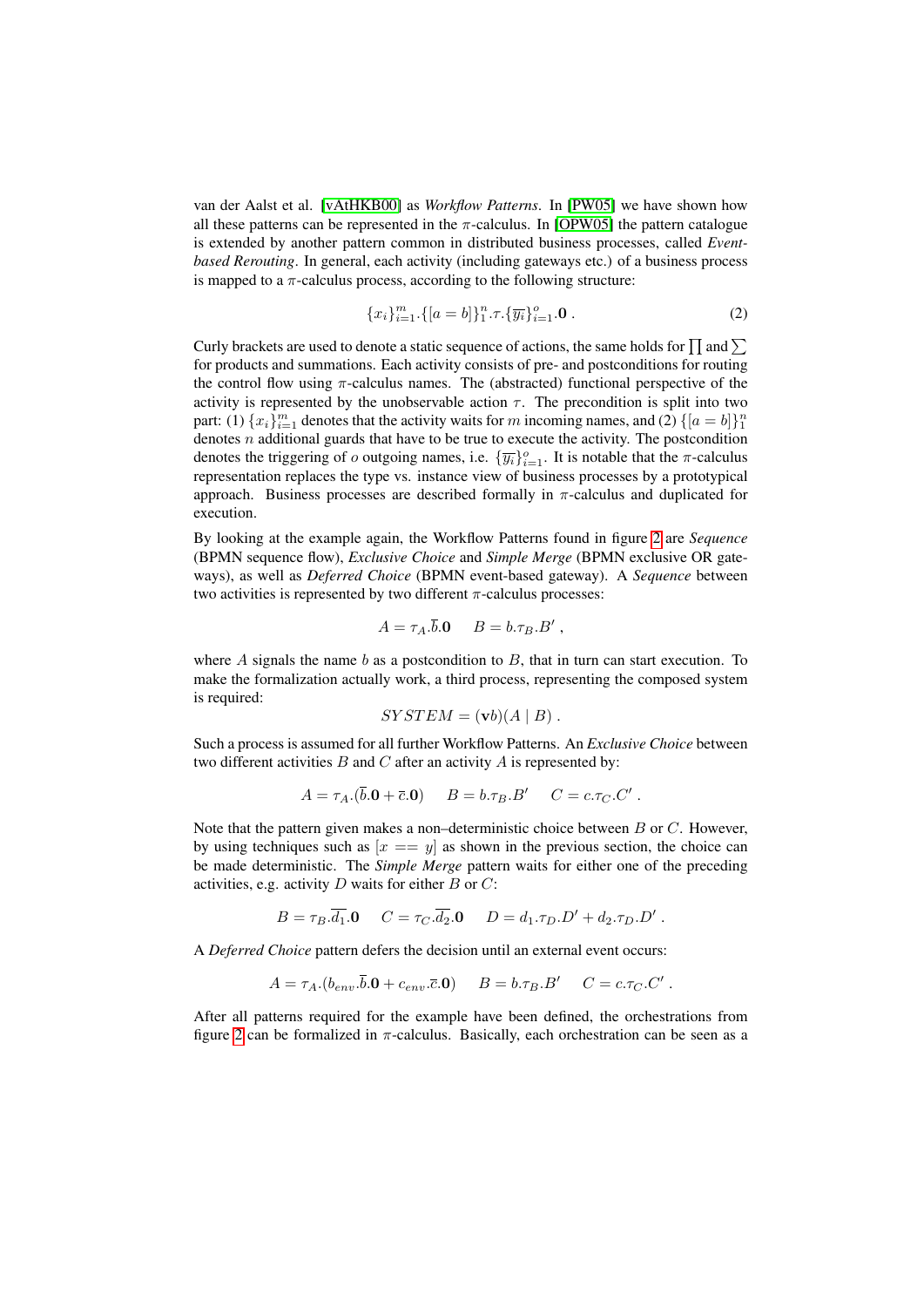

<span id="page-6-0"></span>Figure 3: Example choreography annotated with identifiers.

strongly connected graph with exactly one initial and one final node. The nodes of the graph represent activities, events, or routing elements, while the edges represent dependencies between them. Each node has a semantics, e.g. an activity can be executed, an event can be consumed, or a routing decision can be made. Obviously, the semantics is given to the nodes by using the  $\pi$ -calculus pattern formalizations according to the following simplified algorithm:

- Assign all nodes of the graph a  $\pi$ -calculus process identifier.
- Assign all edges of the graph a unique  $\pi$ -calculus name.
- Define the  $\pi$ -calculus processes according to the  $\pi$ -calculus mapping of the Workflow Patterns found in [\[PW05,](#page-11-8) [OPW05\]](#page-11-9) as given by the type of the corresponding node. Each functional part of an activity is represented by the unobservable prefix  $\tau$ since it is abstracted from concrete realizations.
- Define a global process that places all  $\pi$ -calculus processes representing nodes in  $parallel.$

An extended mapping approach from BPMN to  $\pi$ -calculus can be found in [\[PW06\]](#page-11-10). Regarding the example, we first have to annotate each node of the graphs representing the orchestrations with a  $\pi$ -calculus process identifier and each flow with a  $\pi$ -calculus name. The result is shown in figure [3.](#page-6-0) We also annotated the BPMN message flows, however this is not required until the complete choreography is defined in the next subsection. The global process (orchestration) of the broker is a quite simple:

 $BROKER = (**v**b1, b2)(B1(b1) | B2(b1, b2) | B3(b2))$ ,

with the following components representing the nodes:

$$
B1(b1) = \tau_{B1}.b1.0 \qquad B2(b1, b2) = b1.\tau_{B2}.b2.0 \qquad B3(b2) = b2.\tau_{B3}.0 \; .
$$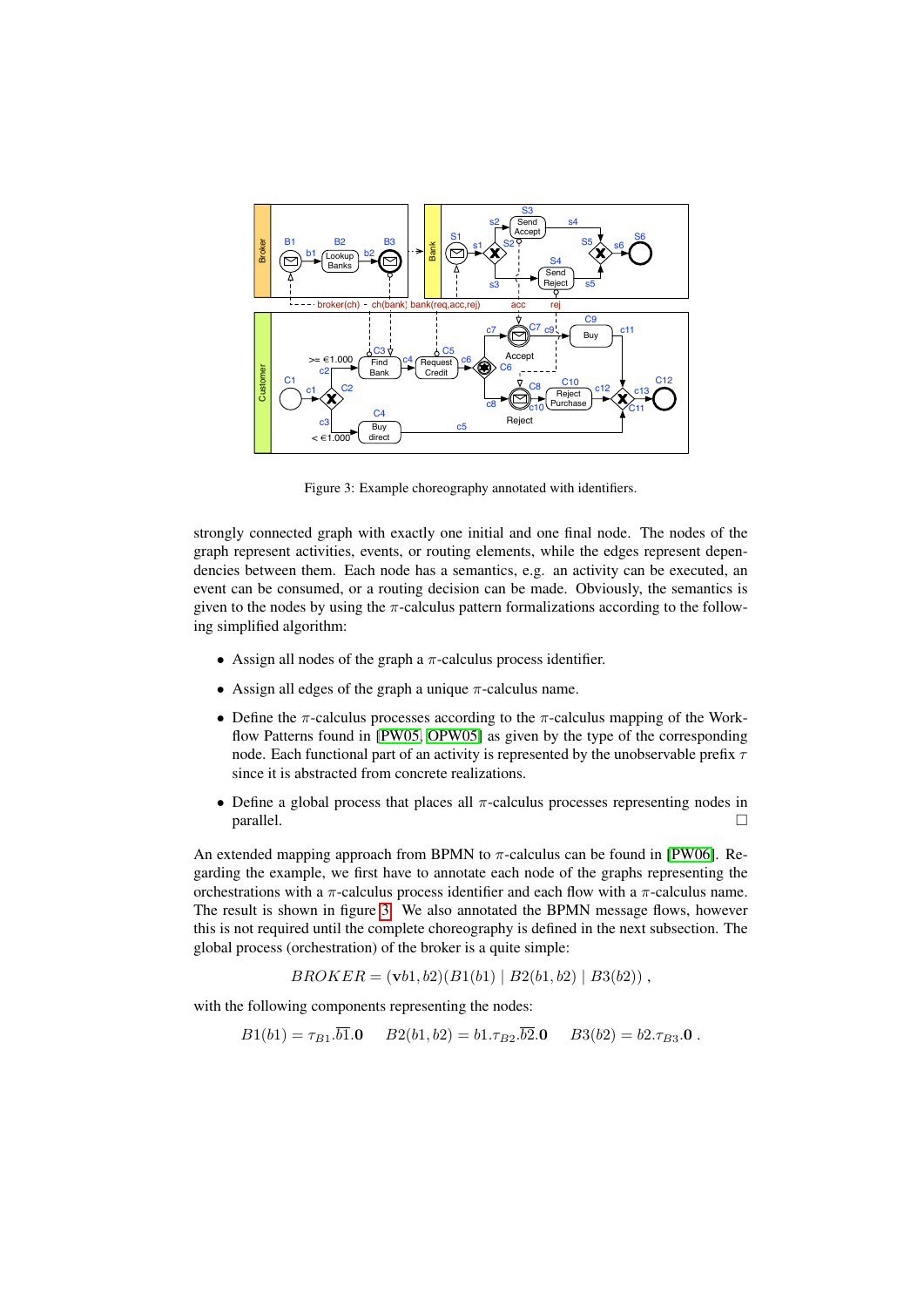Initially, all nodes are placed in parallel in process BROKER. However, only component B1 can start immediately, since all other components require preconditions denoted by  $\pi$ calculus names. The orchestration of the bank contains an exclusive decision that is not further specified. Due to space limitations, we only show the important  $\pi$ -processes:

$$
S2(s1, s2, s3) = s1.\tau_{S2}.(\overline{s2.0 + \overline{s3.0}})
$$
  

$$
S5(s4, s5, s6) = s4.\tau_{S5}.\overline{s6.0 + s5.\tau_{S5}.\overline{s6.0}}.
$$

The orchestration of the customer extends the representation of a decision node by taking data values into account, thus making the decision deterministic.<sup>[1](#page-7-0)</sup> Again, we showcase the relevant process:

$$
C2(c1, c2, c3) = c1(value). \tau_{C2}.([value > 999]\overline{c2}.0 + [value < 1000]\overline{c3}.0).
$$

The  $\pi$ -calculus process C<sub>2</sub> representing a data-based exclusive choice receives the *value* to be evaluated from the preceding process. Based on the value, the decision is made. Note that value is a pointer to a process representing a real number. Furthermore,  $[value > 999]$ and  $[value < 1000]$  are just placeholders for data-evaluation processes as introduced in the previous section. The representation of the event-based gateway will be given in the next subsection, since the decision is based on interactions between the customer and the bank.

#### 4.3 Interaction

Agile choreographies, as contained in the example, are closely linked to the *Service Interaction Patterns* by Barros et al. [\[BDtH05\]](#page-10-3). These patterns describe possible behavior inside choreographies. Examples are *Send* and *Receive*, or *Dynamic Routing*, where the next interaction partner is determined by the current activity. In [\[DPW06\]](#page-11-11) we have shown how the interaction patterns can be represented in the  $\pi$ -calculus. A synchronous service invocation is denoted as follows:

$$
A = \overline{b} \langle msg \rangle A' \quad B = b(msg).B',
$$

where  $A$  is the service requester and  $B$  is the service provider. The formalization leaves it open if  $A$  knows the link  $b$  since design time or acquired it during runtime. If it is defined as

$$
S = (\mathbf{v}b)(A \mid B) ,
$$

A and B share the link b since design time. Using link passing mobility in  $\pi$ -calculus, we can model a repository  $R = \overline{lookup} \langle b \rangle \langle R \rangle$ . That transmits the link at runtime:

$$
S = (\mathbf{v} \cdot \mathbf{v} \cdot \mathbf{v}) (\mathbf{v} \cdot \mathbf{v}) (\mathbf{v} \cdot \mathbf{v}) \cdot A \mid ((\mathbf{v} \cdot \mathbf{v}) \cdot \mathbf{v}) \cdot \mathbf{v}.
$$

A common problem in the area of service oriented architectures is the description of correlations between service requesters and service providers. Usually, some kind of correlation

<span id="page-7-0"></span><sup>&</sup>lt;sup>1</sup>This does not imply that the bank makes non-deterministic choices. However, the algorithm is not contained in the (abstract) orchestration.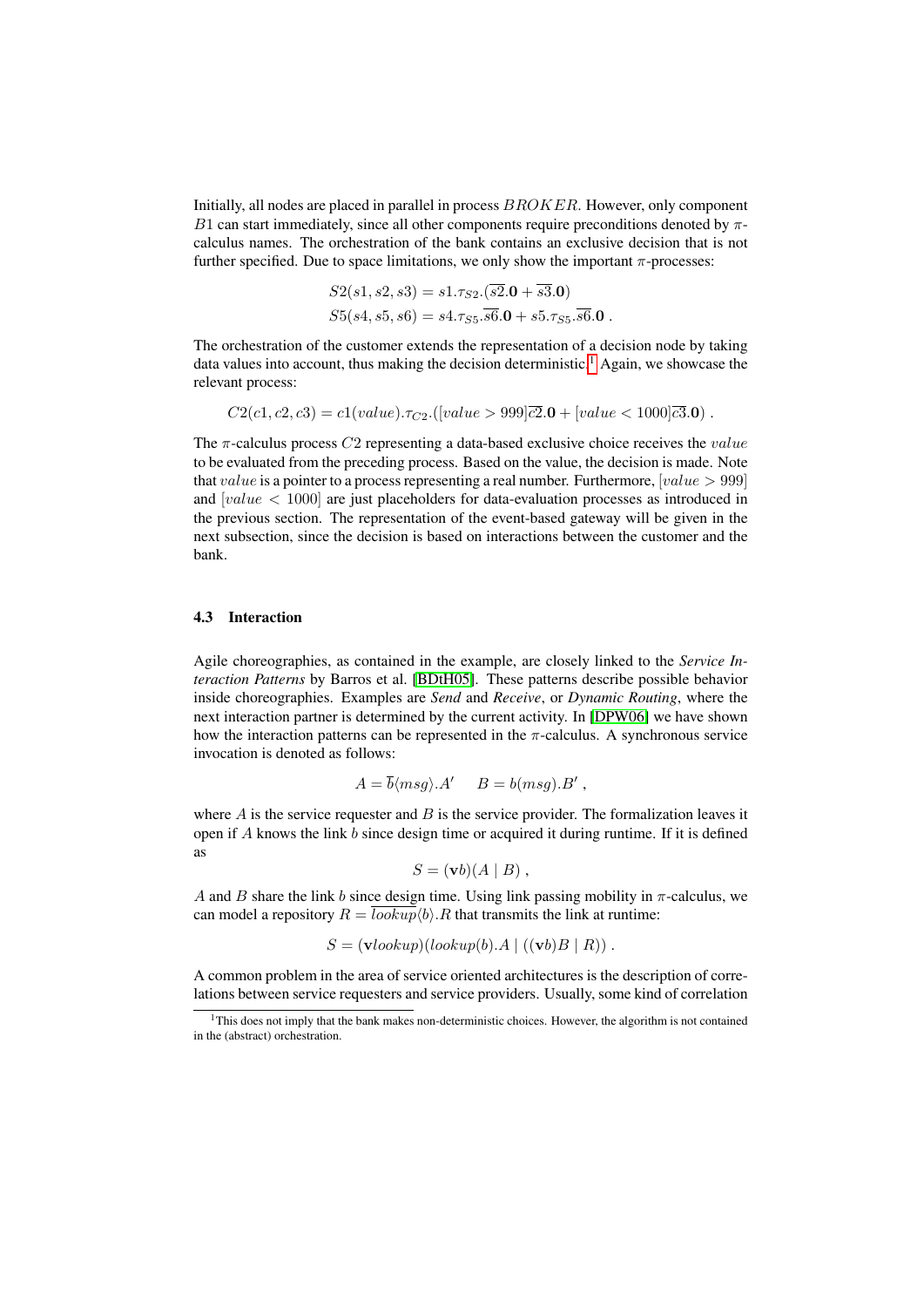identifier is placed inside each request and reply. The invoker as well as the provider have to take care to match all requests. In the  $\pi$ -calculus, the unique identifier of a request is also the channel used for reply from the service. By merging these two concepts, a clear representation of the correlations is straightforward. A new unique identifier is a  $\pi$ -calculus name, which is created with the v operator. A refined treatment of this topic can be found in [\[OPW05\]](#page-11-9).

After having introduced the prerequisites, we are now ready to construct a complete formalization of the example. As already hinted in the previous subsection, the identifiers of the message flows between the different participants will be used therefore. First of all, the *Find Bank* activity of the *Customer* contacts a *Broker* known at design time. Therefore it uses a  $\pi$ -calculus name *broker* that contains a restricted name *ch* used as a response channel:

 $C3(c2, c4, broker) = (\mathbf{v}ch)c2.\overline{broker}\langle ch \rangle.ch(bank).\tau_{C3}.\overline{c4}\langle bank \rangle.0$ .

The  $\pi$ -calculus processes of the broker have to be changed accordingly:

$$
B1(b1,broken) = broken(ch).\tau_{B1}.b1\langle ch\rangle.\mathbf{0}
$$

$$
B2(b1, b2, banklist) = b1(ch).banklist(bank).b2\langle ch, bank\rangle.\mathbf{0}
$$

$$
B3(b2) = b2(ch, bank).\tau_{B3}.\overline{ch}\langle bank\rangle.\mathbf{0}.
$$

This time, the *Broker* can not immediately start working because B1 is waiting for an external request on the name *broker*. The name *banklist* in  $B2$  is a pointer to a priority list filled with *Banks* sorted by interests. By reading from this list a pointer to the *Bank* with the lowest interest is returned (i.e. the first item of the list). Finally, the pointer to the *Bank* is returned via ch in B3.

The *Customer's* deferred choice between *Accept* and *Reject* processing is implemented by C6, while the bank is first contacted at C5 (*Credit Request*):

$$
C5(c4, c6) = (\text{vreq}, acc, rej)c4(bank). \tau_{C5}.bank \langle req, acc, rej \rangle. \overline{c6} \langle acc, rej \rangle.0
$$
  

$$
C6(c6, c7, c8) = c6(acc, rej). \tau_{C6}.(acc. \overline{c7}.0 + rej. \overline{c8}.0).
$$

The names acc and rej are used as environmental triggers for deciding the deferred choice. , whereas req represents the request. The complete choreography of the example is given by:

$$
CHO (banklist) = (\textbf{vbroker})(BROKER (broken, banklist) | \\ CUSTOMER (broken))
$$

with all the different *Banks* reachable over the banklist pointer. Note that the actual management of the *Banks* such as adding or removing, is not contained inside the choreography. New *Banks* can register at runtime, whereas existing ones can withdraw or change their credit offers and conditions.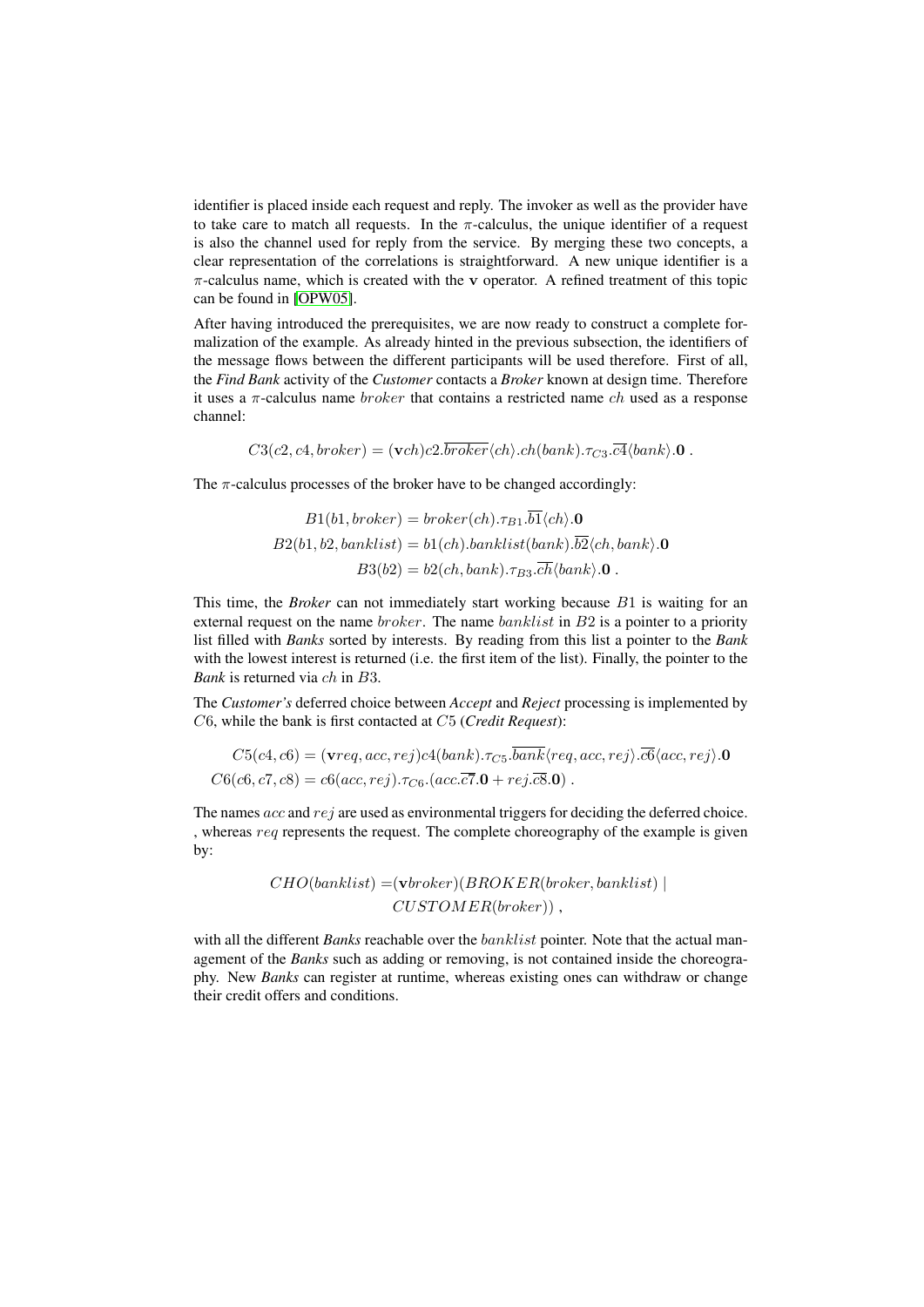

<span id="page-9-0"></span>Figure 4: A distributed view of a service oriented architecture.

## 5 Application

The previous sections stated how the  $\pi$ -calculus can be used to model data, processes, and interactions found in service oriented architectures. Beside providing a uniform, unambiguous description of service oriented architectures, two further applications are of particular concern. The first one is execution and simulation, whereas the second one is reasoning.

Since the  $\pi$ -calculus is able to support data, orchestrations, as well as choreographies within one single algebra it can be seen as the least common denominator of service oriented architectures. Especially the direct support of dynamic binding by link passing mobility distinguishes the  $\pi$ -calculus from other approaches. By taking into account the results shown, execution environments for service oriented architectures should be based on the same concepts as the  $\pi$ -calculus. This minimal set of concepts already supports data, processes, and interactions as the core ingredients of service oriented architectures. Of course, the  $\pi$ -calculus is not applicable to business users or even most information technology experts. Thus, higher level constructs have to be introduced that can be broken down to π-calculus if required. For instance, a business process modeler uses the BPMN to model a business process that is then automatically mapped to  $\pi$ -calculus expressions for execution. Other results are more of a theoretical nature, for instance the representation of data types in the  $\pi$ -calculus. While a name can easily represent a pointer to some kind of data, such as an integer, the actual implementation has to be native for performance issues. Furthermore, the  $\pi$ -calculus describes a highly distributed representation of orchestrations and choreographies as shown in figure [4.](#page-9-0) In the figure, all activities of a choreography are shown as independent, distributed circles representing π-calculus processes. The processes use names to interact with each other, denoted by the lines between, where the dotted ends represent processes with the input prefix. While the activities of the right hand side belong inside *our* company, representing an orchestration, the left hand side activities belong to some other companies. Since the activities are all distributed and the link structure can be changed all the time, high flexibility is guaranteed. In a service oriented architecture, all activities are actually services reachable over *uniform resource locators* (URL) that can be deployed and interact as needed. The  $\pi$ -calculus provides a formal abstraction layer for such systems.

Another advantage of a formal representation of service oriented architectures are the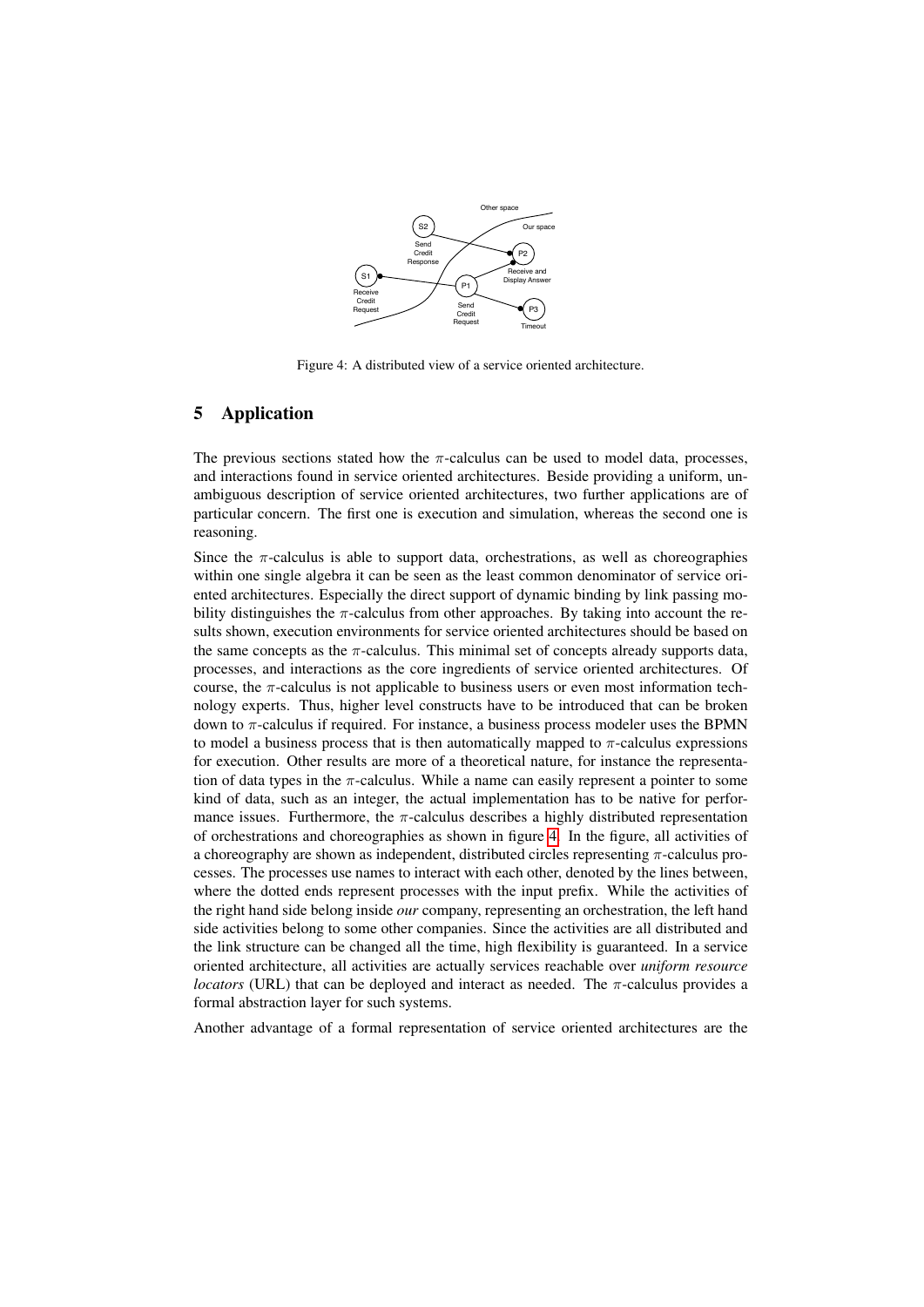possibilities for reasoning. Especially in the context of open environments such as the Internet, where services are usually deployed and executed, a sound implementation is crucial. By using bisimulation techniques of the  $\pi$ -calculus [\[San93\]](#page-11-12), orchestrations and choreographies can be checked before deployment and matchmaking of compatible services regarding the interaction behavior is possible. In [\[PW06\]](#page-11-10) we have already shown how choreographies can be proved to be free of deadlocks and livelocks using a criterion called *Lazy Soundness*. An extension of this approach can be used to prove complete choreographies to be free of deadlocks and livelocks from the viewpoint of a certain orchestration. Thus, not only control flow dependencies are analyzed, but also interactions. Finally, the correctness of service implementations can be shown by proving the interaction equivalence between a service specification (i.e. an abstract orchestration) and a certain implementation.

## 6 Conclusion

In this paper we have shown how the  $\pi$ -calculus, an algebra for mobile systems, can be applied as a unified formal foundation for service oriented architectures. The unified formal representation of all key aspects of service oriented architectures — data, processes, and interactions — in one canonical minimal formal framework builds a foundation for further research and development. Yet recent standards like XLang (now superseded by BPEL4WS) [\[Mic01,](#page-11-13) [BEA03\]](#page-10-1) or WS-CDL [\[W3C04\]](#page-12-0) claim to be based on the  $\pi$ -calculus. While they only took partial aspects of the  $\pi$ -calculus into consideration, recent research into service interaction patterns [\[BDtH05\]](#page-10-3) identified the need for dynamic binding in service oriented environments. Until now, dynamic binding has been mostly neglected in scientific research. This paper highlighted the importance of the concepts found in the  $\pi$ -calculus for service oriented architectures.

## References

<span id="page-10-4"></span><span id="page-10-3"></span><span id="page-10-2"></span><span id="page-10-1"></span><span id="page-10-0"></span>[BDtH05] Alistair Barros, Marlon Dumas, and Arthur ter Hofstede. Service Interaction Patterns. In W.M.P. van der Aalst, Boualem Benatallah, and Fabio Casati, editors, *Proceedings of the 3rd International Conference on Business Process Management, volume 3649 of LNCS*, pages 302–318, Berlin, 2005. Springer-Verlag. [BEA03] BEA Systems, IBM, Microsoft, SAP, Siebel Systems. *Business Process Execution Language for Web Services Version 1.1 (BPEL4WS)*, May 2003. [BPM04] BPMI.org. *Business Process Modeling Notation*, 1.0 edition, May 2004. [BS05] Lucas Bordeaux and Gwen Salaün. Using Process Algebra for Web Services: Early Results and Perspectives. In Ming-Chien Shan, Umeshwar Dayal, and Meichun Hsu, editors, *TES 2004, volume 3324 of LNCS*, pages 54–68, Berlin, 2005. Springer-Verlag. [Bur00] Steve Burbeck. The Tao of E-Business Services. Available at: [http://www-128.](http://www-128.ibm.com/developerworks/library/ws-tao/) [ibm.com/developerworks/library/ws-tao/](http://www-128.ibm.com/developerworks/library/ws-tao/), 2000.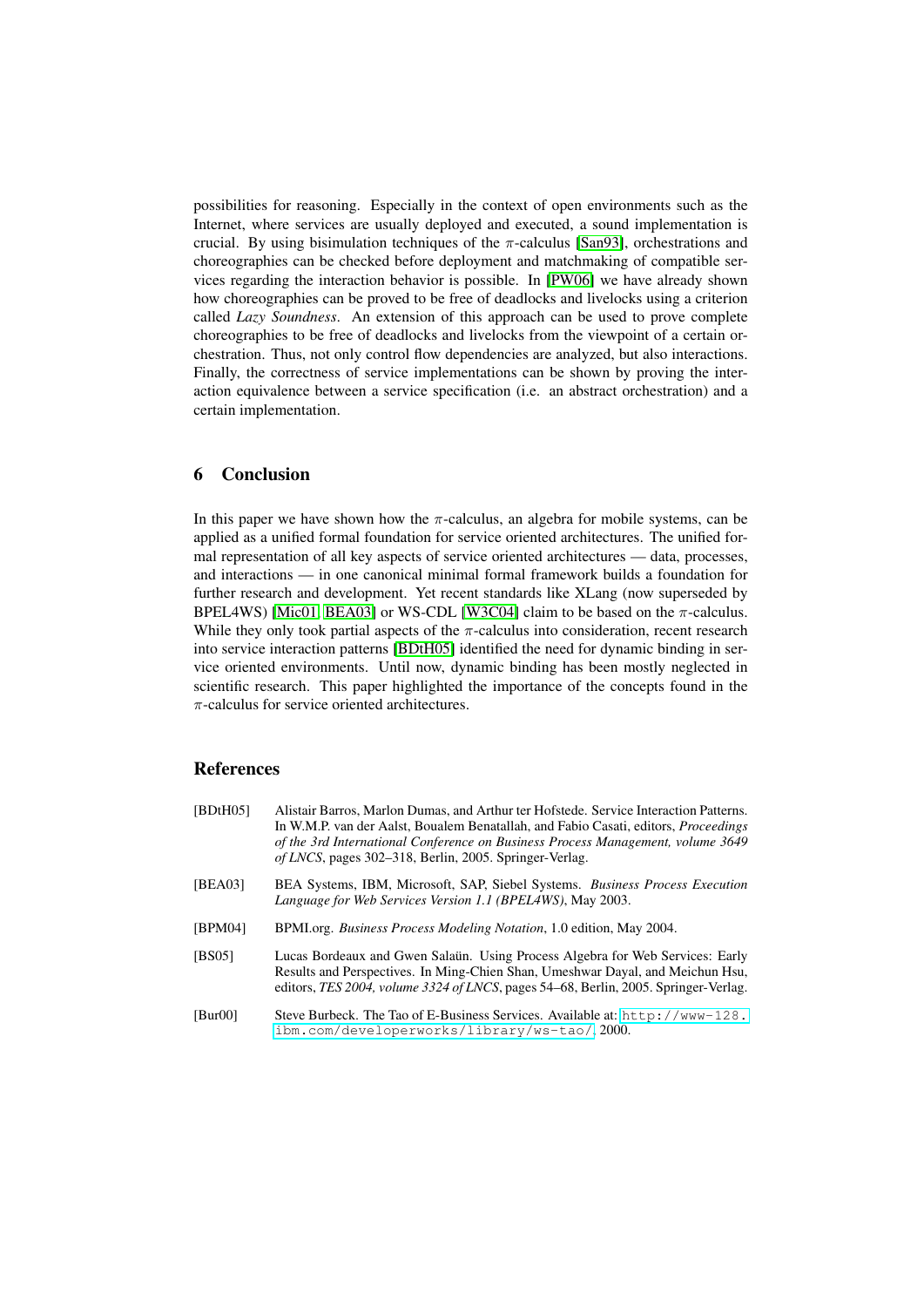- <span id="page-11-0"></span>[CCMS01] Erik Christensen, Francisco Curbera, Greg Meredith, and Weerawarana Sanjiva. *Web Service Description Language (WSDL) 1.1*. IBM, Microsoft, March 2001. W3C Note.
- <span id="page-11-11"></span>[DPW06] Gero Decker, Frank Puhlmann, and Mathias Weske. Formalizing Service Interactions. In S. Dustdar, J.L. Fiadeiro, and A. Sheth, editors, *Proceedings of the 4th International Conference on Business Process Management (BPM 2006), volume 4102 of LNCS*, pages 414–419, Berlin, 2006. Springer Verlag.
- <span id="page-11-5"></span>[Mar03] Axel Martens. On Compatibility of Web Services. *Petri Net Newsletter*, 65:12–20, 2003.
- <span id="page-11-1"></span>[Mar05] Axel Martens. Analyzing Web Service based Business Processes. In Maura Cerioli, editor, *Proceedings of Intl. Conference on Fundamental Approaches to Software Engineering (FASE'05)*, volume 3442 of *Lecture Notes in Computer Science*. Springer-Verlag, April 2005.
- <span id="page-11-13"></span>[Mic01] Microsoft. *XLang Web Services for Business Process Design*, 2001.
- <span id="page-11-3"></span>[MPW92] Robin Milner, Joachim Parrow, and David Walker. A Calculus of Mobile Processes, Part I/II. *Information and Computation*, 100:1–77, September 1992.
- <span id="page-11-6"></span>[MRS05] Peter Massuthe, Wolfgang Reisig, and Karsten Schmidt. An Operating Guideline Approach to the SOA. *Annals of Mathematics, Computing & Teleinformatics*, 1(3):35– 43, 2005.
- <span id="page-11-9"></span>[OPW05] Hagen Overdick, Frank Puhlmann, and Mathias Weske. Towards a Formal Model for Agile Service Discovery and Integration. In Kunal Verma, Amit Sheth, Michal Zaremba, and Christoph Bussler, editors, *Proceedings of the International Workshop on Dynamic Web Processes (DWP 2005)*, IBM technical report RC23822, Amsterdam, December 2005.
- <span id="page-11-4"></span>[Pet62] Carl Adam Petri. *Kommunikation mit Automaten*. PhD thesis, Institut fur Instru- ¨ mentelle Mathematik, Bonn, 1962.
- <span id="page-11-7"></span>[Puh06] Frank Puhlmann. Why do we actually need the Pi-Calculus for Business Process Management? In W. Abramowicz and H. Mayr, editors, *9th International Conference on Business Information Systems (BIS 2006), volume P-85 of LNI*, pages 77–89, Bonn, 2006. Gesellschaft für Informatik.
- <span id="page-11-8"></span>[PW05] Frank Puhlmann and Mathias Weske. Using the Pi-Calculus for Formalizing Workflow Patterns. In W.M.P. van der Aalst, Boualem Benatallah, and Fabio Casati, editors, *Proceedings of the 3rd International Conference on Business Process Management, volume 3649 of LNCS*, pages 153–168, Berlin, 2005. Springer-Verlag.
- <span id="page-11-10"></span>[PW06] Frank Puhlmann and Mathias Weske. Investigations on Soundness Regarding Lazy Activities. In S. Dustdar, J.L. Fiadeiro, and A. Sheth, editors, *Proceedings of the 4th International Conference on Business Process Management (BPM 2006), volume 4102 of LNCS*, pages 145–160, Berlin, 2006. Springer Verlag.
- <span id="page-11-12"></span>[San93] Davide Sangiorgi. A Theory of Bisimulation for the Pi-Calculus. In *CONCUR '93: Proceedings of the 4th International Conference on Concurrency Theory*, pages 127– 142, Berlin, 1993. Springer-Verlag.
- <span id="page-11-2"></span>[SBS04] Gwen Salaün, Lucas Bordeaux, and Marco Schaerf. Describing and Reasoning on Web Services using Process Algebra. In *ICWS '04: Proceedings of the IEEE International Conference on Web Services (ICWS'04)*, page 43, Washington, DC, USA, 2004. IEEE Computer Society.